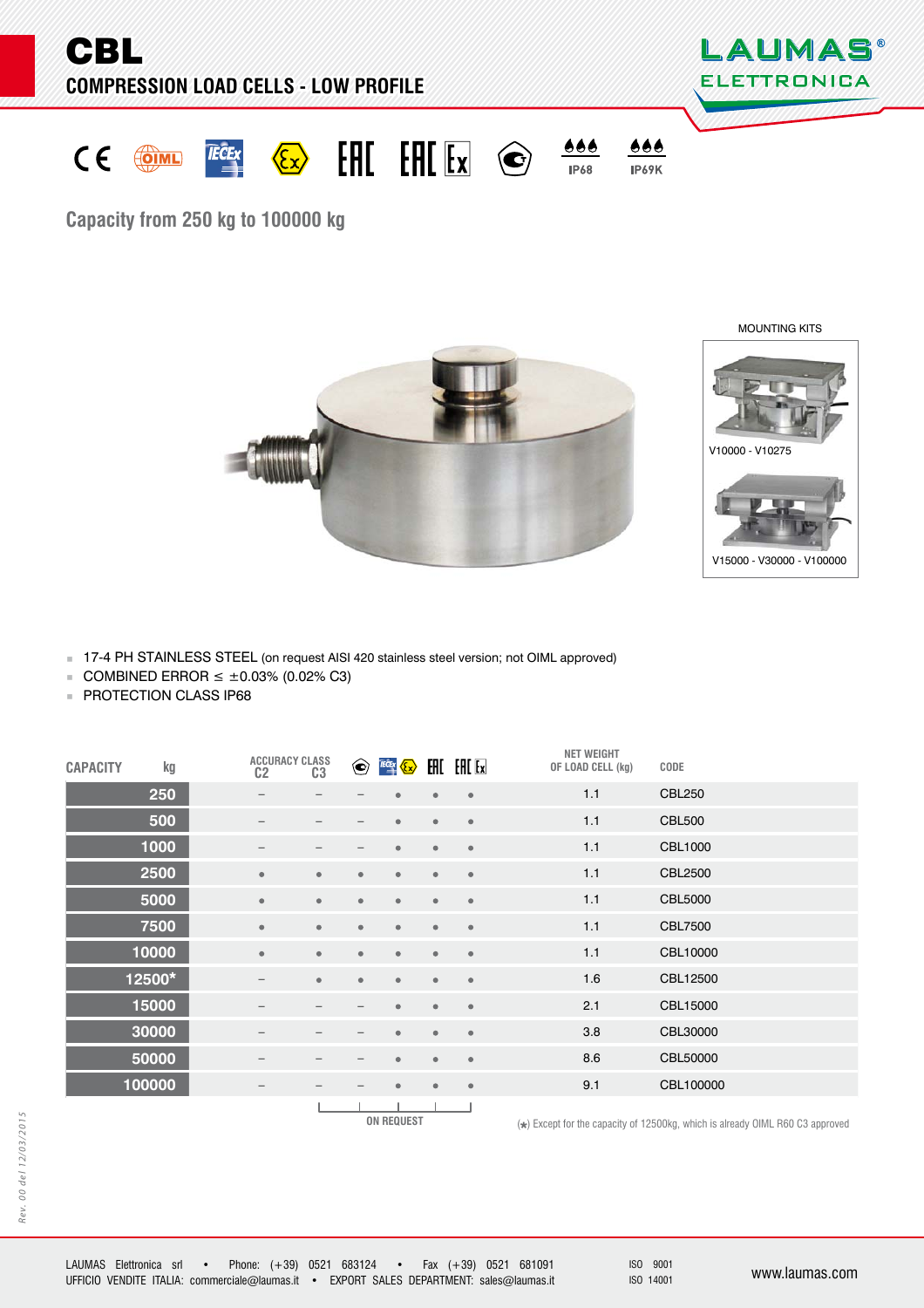

### **CERTIFICATIONS ERTIFICATIONS**

|                              | OIML R60 C2                                                                                                                                                                                                                                                                                            |
|------------------------------|--------------------------------------------------------------------------------------------------------------------------------------------------------------------------------------------------------------------------------------------------------------------------------------------------------|
|                              | <b>CERTIFICATIONS ON REQUEST</b>                                                                                                                                                                                                                                                                       |
|                              | Declaration of conformity + IP69K marking protection rating<br>Water protection when cleaning high pressure / steam jet (Test: pressurized hot water is sprayed from a distance of 150 mm).<br>Water pressure 100 bar; temperature 80 ° C; test duration 250 seconds (Reference standard DIN 40050-9). |
| ◙                            | Calibration report (ACCREDIA LAT traceability)                                                                                                                                                                                                                                                         |
| $\langle \xi_{\chi} \rangle$ | ATEX II 1GD (zone 0-1-2-20-21-22)                                                                                                                                                                                                                                                                      |
| <b>IECEX</b>                 | IECEx (zone 0-1-2-20-21-22)                                                                                                                                                                                                                                                                            |
| <b>OIML</b>                  | OIML R60 C3                                                                                                                                                                                                                                                                                            |
| EAC                          | Complies with the Eurasian Custom Union standards                                                                                                                                                                                                                                                      |
| $F = F$                      | Complies with the Eurasian Custom Union standards for use in potentially explosive atmospheres                                                                                                                                                                                                         |
| $\bf{e}$                     | In compliance with the regulations of the Russian Federation for legal use with third parties                                                                                                                                                                                                          |

# **TECHNICAL FEATURES**

| Material                                         |                                                          |                                     | 17-4 PH stainless steel                   |                     |
|--------------------------------------------------|----------------------------------------------------------|-------------------------------------|-------------------------------------------|---------------------|
| OIML R60 Accuracy class • Verification intervals |                                                          | $\overline{\phantom{a}}$            | $C2 \cdot 2000$                           | $C3 \cdot 3000$     |
| Nominal load (E max)                             | 250 - 500 - 1000 - 15000 kg<br>30000 - 50000 - 100000 kg | 2500 - 5000 kg<br>7500 - 10000 kg   | 2500 - 5000 - 7500 kg<br>10000 - 12500 kg |                     |
| Minimum verification interval (V min)            |                                                          | $\overline{\phantom{a}}$            | E max / 15000                             | E max / 15000       |
| Combined error                                   |                                                          | $\leq \pm 0.03\%$                   | $\leq \pm 0.03\%$                         | $\leq \pm 0.02\%$   |
| Protection class                                 |                                                          |                                     | IP68                                      |                     |
|                                                  |                                                          |                                     |                                           |                     |
| Rated output                                     | 2 mV/V $\pm$ 0.1%                                        | Input resistance                    |                                           | $700 \Omega \pm 10$ |
| Temperature effect on zero                       | $0.005\%$ °C                                             | Output resistance                   | $700 \Omega \pm 10$                       |                     |
| Temperature effect on span                       | $0.003\%$ °C                                             | Zero balance                        |                                           | ±1%                 |
| Compensated temperature range                    | -10 °C / +50 °C                                          | Insulation resistance               |                                           | $>10000$ M $\Omega$ |
| Operating temperature range                      | -20 °C / +70 °C                                          | Safe overload (% of full scale)     |                                           | 150%                |
| 0.03%<br>Creep at nominal load in 30 minutes     |                                                          | Ultimate overload (% of full scale) | 300%                                      |                     |
| 15V<br>Max supply voltage without damage         |                                                          | Deflection at nominal load          | $0.4$ mm                                  |                     |
|                                                  |                                                          |                                     |                                           |                     |

### **ELECTRICAL CONNECTIONS**

| Cable lenght                           | 5 m <sup>*</sup> (250-10000 kg); 10 m (12500-100000 kg) |
|----------------------------------------|---------------------------------------------------------|
| Cable diameter                         | $5 \text{ mm}$                                          |
| Cores                                  | 4 x 0.25 mm <sup>2</sup> /6 x 0.14 mm <sup>2</sup>      |
| *) On request: 10 m long cable version |                                                         |
|                                        |                                                         |
|                                        |                                                         |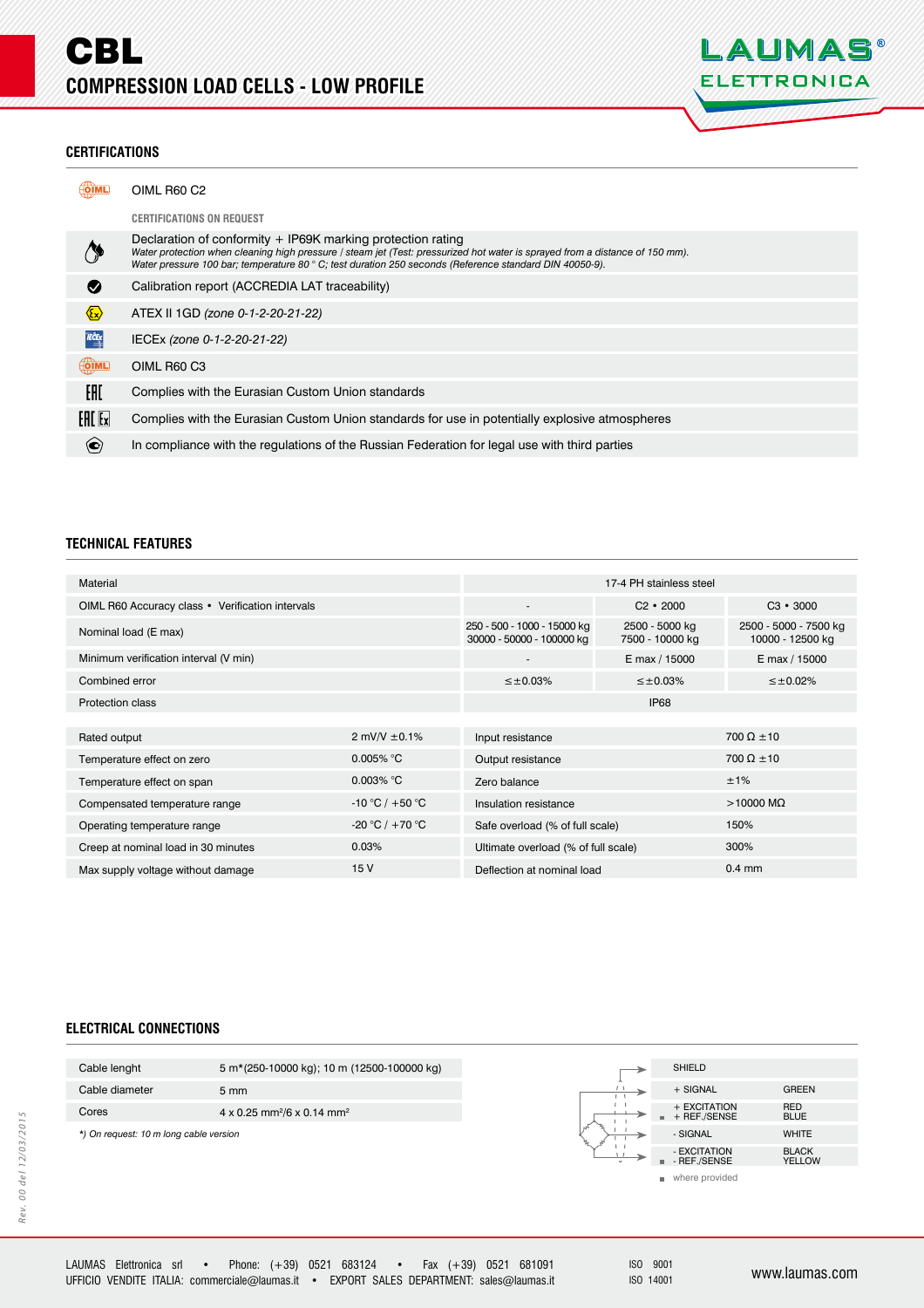

# **OPTIONS ON REQUEST PTIONS ON REQUEST**

|                 | <b>DESCRIPTION</b>                                                                                                |
|-----------------|-------------------------------------------------------------------------------------------------------------------|
|                 | 10 m long cable version                                                                                           |
| <b>AISI 420</b> | AISI 420 stainless steel load cell version (not OIML approved)                                                    |
|                 | Two redundant strain gauges Wheatstone bridges (350 $\Omega$ ) with two<br>output cables; for dual safety systems |

### **COMPLEMENTARY ACCESSORIES OMPLEMENTARY**

| <b>DESCRIPTION</b>                                                                                          |                                        | CODE                                               |
|-------------------------------------------------------------------------------------------------------------|----------------------------------------|----------------------------------------------------|
| AISI 304 stainless steel threaded upper<br>base for compression load cells.                                 | M12x1.75 mm                            | <b>BASESUPFIL</b>                                  |
| AISI 304 stainless steel turned lower base<br>for compression load cells.                                   | Ø110x22 mm<br>Ø140x23 mm<br>Ø180x23 mm | <b>BINF100</b><br><b>BINF126</b><br><b>BINF165</b> |
| Lower plate and turned upper base in AISI 304 stainless steel.<br>Load cell capacity: from 250 to 15000 kg. |                                        | <b>BASESUP</b><br>P10000                           |
| Turned upper and lower bases in AISI 304 stainless steel.<br>Load cell capacity: from 250 to 15000 kg.      |                                        | <b>BASESUP</b><br><b>BASEINF</b>                   |
| Lower plate and turned lower base in AISI 304 stainless steel.<br>Load cell capacity: from 250 to 15000 kg. |                                        | <b>BASEINF</b><br>PIASTRA200                       |

ISO 9001